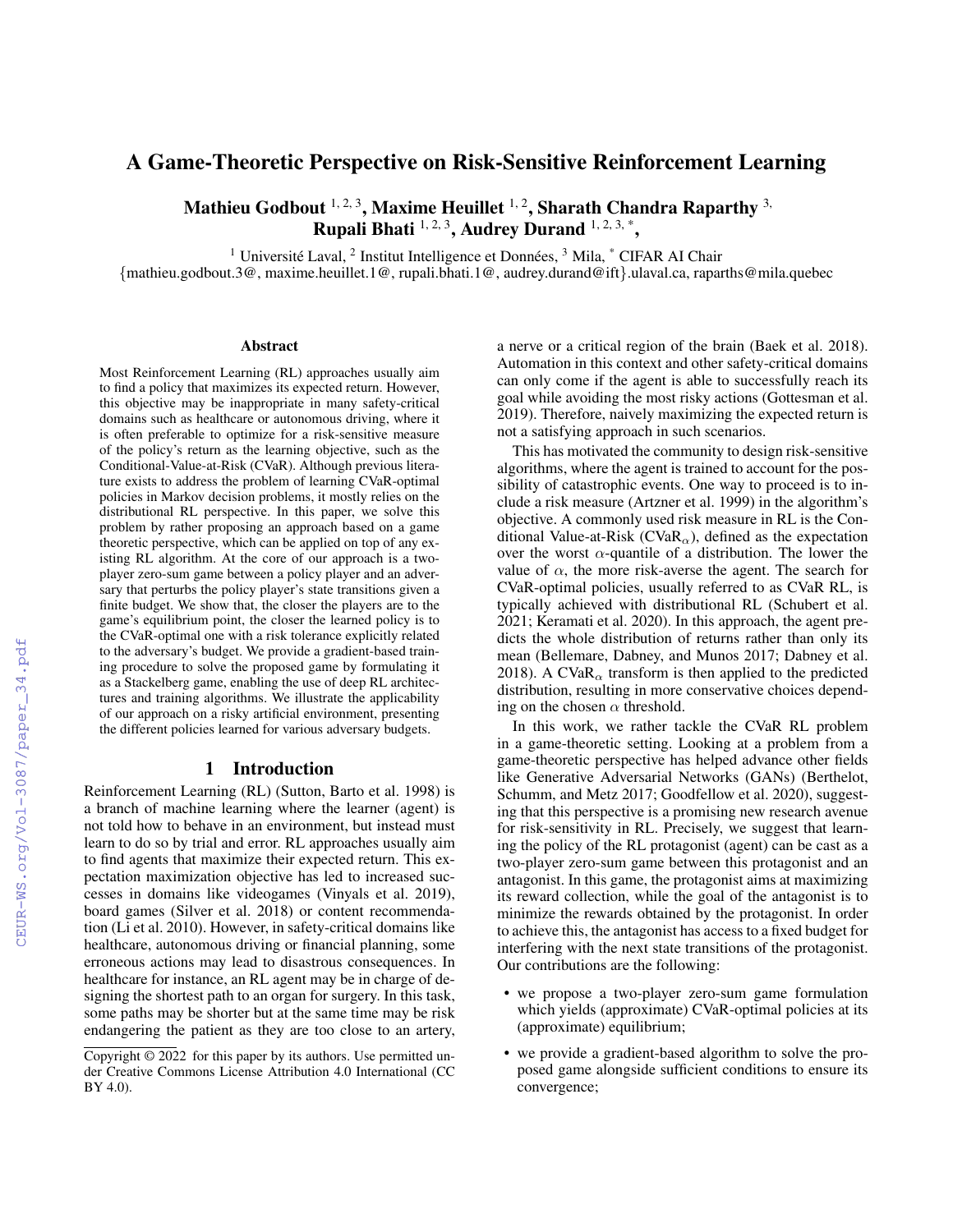• we illustrate the applicability of our method in a risky artificial experiment.

The rest of the paper is separated as follows. Section 2 first introduces the necessary background and notation. Following is an overview of the related work in Section 3. Next, we present in Section 4 an overview of our proposed game formulation alongside its relevant properties, which include the convergence to a CVaR RL policy at equilibrium point. In Section 5, we develop a gradient-based algorithm based on the Stackelberg game formulation to solve the presented game, presenting both a theoretical analysis of its convergence as well as key practical concerns. Lastly, we illustrate the validity of the method in an artificial gridworld experiment (Section 6).

# 2 Background and Notation

# Reinforcement Learning

In RL, an agent interacts with an environment, trying to identify actions that lead to the highest rewards. The most common RL formulation for the environment is that of a Markov Decision Process (MDP) framework. An MDP M is represented by a tuple  $\langle S, A, P, R, \gamma, \rho \rangle$ , where S is the state space, A is the action space,  $P : S \times A \rightarrow [0, 1]^S$  is the transition probability function which governs the evolution of the system,  $\mathcal{R}: \mathcal{S} \times \mathcal{A} \rightarrow \mathbb{R}$  is the reward function,  $\gamma \in [0, 1)$  is a discount factor and  $\rho$  is the initial state distribution. We formalize an agent's decisions as following a policy  $\pi_{\theta}$  :  $S \rightarrow [0, 1]^{\mathcal{A}}$  that generates distributions over which actions to take for each state from parameters  $\theta^1$ .

A policy's actions not only generate immediate rewards but also influence future rewards because they rule the next state the agent will end up in. This is why the performance of a policy  $\pi$  is measured by balancing immediate and distant rewards, using a measure called the random return:

$$
\mathcal{J}(\pi) := \sum_{t=0}^{\infty} \gamma^t r_t,
$$
 (1)

where  $\gamma$  is a discount factor,  $a_t \sim \pi(s_t)$ ,  $s_{t+1} \sim \mathcal{P}(s_t, a_t)$ and  $r_t \sim \mathcal{R}(s_t, a_t)$ . Due to the stochasticity that may be present in either the reward function, the policy's action selection or the environment transitions, the random return  $\mathcal{J}(\pi)$  is accurately defined as a random variable. The usual objective in RL is to find the policy  $\pi^*$  that maximizes its expected return, which boils down to finding  $\pi^* =$  $\arg \max_{\pi} \mathbb{E}[\mathcal{J}(\pi)].$ 

### Conditional-Value-at-Risk

Let  $Z$  be a random variable with a bounded expectation  $\mathbb{E}[Z] < \infty$  and cumulative distribution function  $F(z) :=$  $\mathbb{P}(Z \leq z)$ . In this paper, we interpret Z as a return to be maximized. The Value-at-Risk (VaR) at confidence level  $\alpha \in (0,1]$  represents the worst  $1 - \alpha$  quantile of Z, i.e.,  $\text{VaR}_{\alpha}(Z) := \min\{z|F(z) \geq \alpha\}$ . Analogously, the

Conditional-Value-at-Risk (Artzner et al. 1999) at confidence level  $\alpha$  is defined as

$$
\text{CVaR}_{\alpha}(Z) := \min_{w \in \mathbb{R}} \left\{ w + \frac{1}{\alpha} \mathbb{E} \left[ \max(Z - w, 0) \right] \right\}. \tag{2}
$$

If Z has a continuous distribution, the CVaR measure can be written as

$$
\text{CVaR}_{\alpha}(Z) := \mathbb{E}\left[z \mid z \leq \text{VaR}(Z)\right].\tag{3}
$$

Intuitively, the CVaR<sub> $\alpha$ </sub> $(Z)$  measure can therefore be viewed as the mean over the  $\alpha$ -quantile worst values of Z. Since  $Z$  represents returns in our case, the worst values of  $Z$  can be seen as the ones where most risk has been incurred. This last interpretation is particularly attractive, as it makes the  $CVaR_{\alpha}$  easy to understand for non-experts who might be involved in the design of any risk-sensitive model in safetycritical domains.

# CVaR Reinforcement Learning

To measure the level of risk associated with a policy  $\pi$ , the  $CVaR<sub>α</sub>$  measure defined in (3) can be applied to the random discounted return  $\mathcal{J}(\pi)$  defined in (1). Optimizing for this yields the CVaR RL objective

$$
\pi^* = \underset{\pi}{\arg\max} \text{CVaR}_{\alpha} \left( \mathcal{J}(\pi) \right). \tag{4}
$$

This objective, which differs from the traditional expectation maximization goal, can be viewed as finding a risk-sensitive policy. Indeed, by having the optimal  $CVaR_{\alpha}$  return, the optimal policy  $\pi^*$  is maximizing the expectation over its worst  $\alpha$ -percentile trajectories. Since the expectation is now taken over a small, disadvantageous subset of all returns rather than over all of them, the optimal policy is more sensible towards avoiding the probability of large negative returns. In practice, this means that optimizing for the CVaR RL objective (4) will produce policies that accept to reduce their expected performance, so long as it means they avoid catastrophic trajectories in return.

Let us take a moment to note here that it is well known that the optimal policy  $\pi^*$  for the CVaR RL objective can be history-dependent (Shapiro, Dentcheva, and Ruszczyński 2014), meaning that there are cases where the agent needs to know what previous rewards were collected to achieve CVaR optimal returns. We follow previous work on CVaR RL (Keramati et al. 2020; Dabney et al. 2018) and limit our analysis to stationary, history independent policies which can be suboptimal but typically achieve high CVaR nonetheless.

#### 3 Related Work

#### Adversarial Reinforcement Learning

Although typically used in the supervised learning setup, adversarial learning (Kurakin, Goodfellow, and Bengio 2017) has already been applied in RL with the aim of increasing task difficulty. Dennis et al. (2020); Tobin et al. (2017) use an adversary to design hard environment instances in order to optimize the robustness of the policy learned by a RL protagonist. This is achieved by allowing the adversary to select

<sup>&</sup>lt;sup>1</sup> For ease of notation, we will only write  $\pi$  when it is clear that we are talking about a parametrized policy  $\pi_{\theta}$ . This applies for any parametrized function throughout the paper.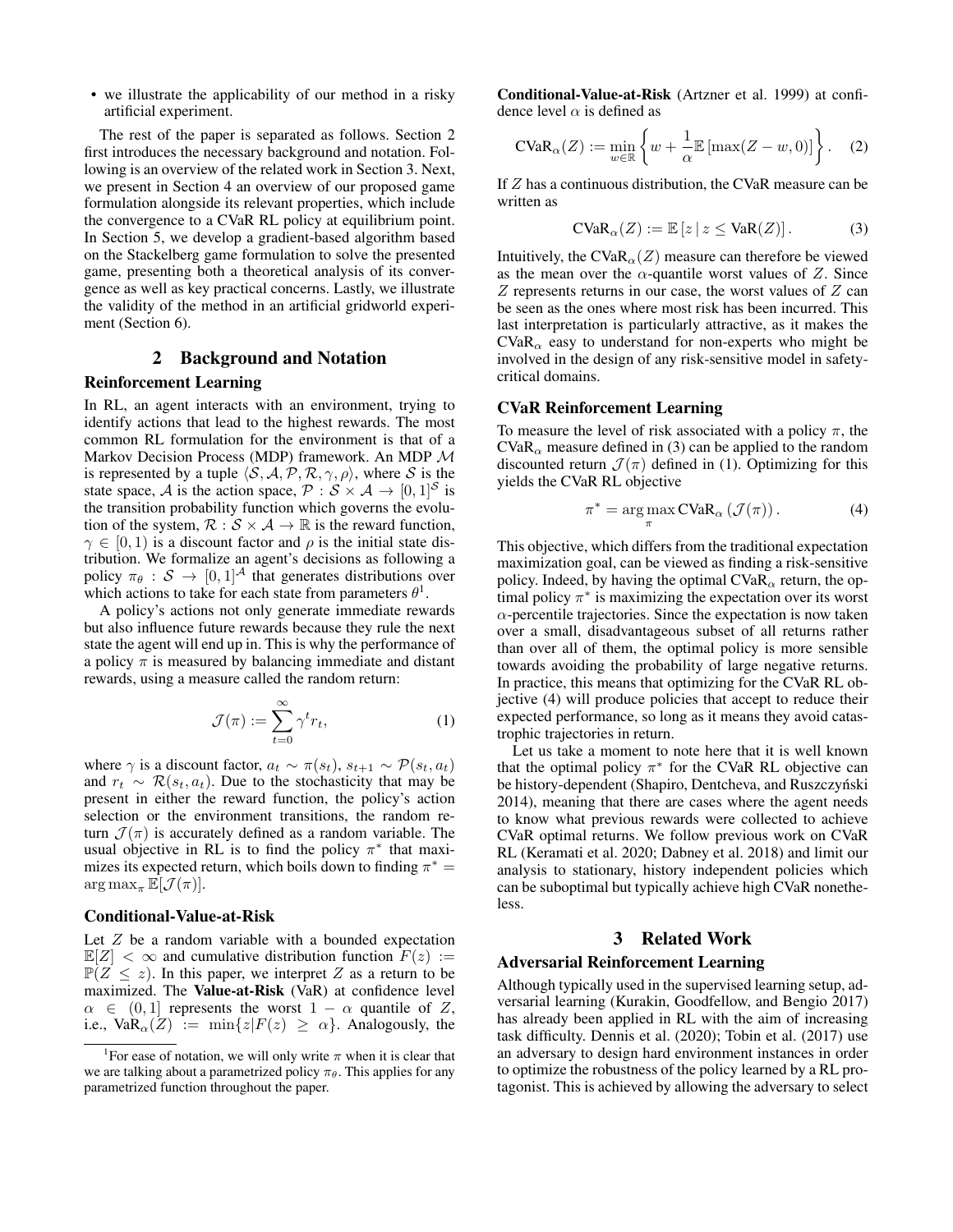a different environment from a constrained set at the beginning of each episode. The adversary is therefore limited to a single move (at the beginning of each episode) and its actions are not budgeted.

More similar to the current work, Mandlekar et al. (2017) use an adversary to perturb the action selection policy of a RL protagonist at every time step. However, their adversary consists in gradient-based perturbations which do not adapt to the policy of the protagonist. In the formulation tackled in the current work, the antagonist strategy is jointly learned with the protagonist strategy, resulting in an antagonist strategy adapted to battle the protagonist.

### Risk-Sensitive RL

Broadly speaking, risk-sensitivity in RL represents the ensemble of methods that aim at reducing the level of risk associated with the learned policy. Different risk measures have been proposed in the literature to address this problem.

First, numerous approaches have been proposed to explicitly balance the expectation and variance of the return of a policy (Tamar and Mannor 2013; Pan et al. 2019). Contrary to our CVaR objective which only assumes the returns to be bounded, such approaches are valid only under the assumption that returns follow a normal distribution.

One other popular alternative to incorporate risksensitivity is the use of exponential utility functions (Mihatsch and Neuneier 2002; Fei et al. 2020). In these approaches, the return landscape is reshaped into a convex set, essentially achieving balance between expectation and worst-case maximization of the return. The reshaping is based on applying an exponential function and is regulated by a user-specified  $\lambda$  trade-off parameter. However, it is difficult to interpret what different values of  $\lambda$  represent regarding the balance between mean and minimal return (Gosavi, Das, and Murray 2014), in contrast with the straightforward interpretation of our proposed CVaR measure.

#### Conditional-Value-at-Risk RL

Many algorithms have been proposed to find optimal policies with respect to the CVaR criterion. Proposed algorithms range from policy gradient (Tamar et al. 2015) and Qlearning (Chow et al. 2015), to actor-critic methods (Tamar and Mannor 2013). Unlike our algorithm that is compatible with modern deep learning, the above approaches are all limited to either tabular or low-dimensional action and state space settings.

More recently, distributional RL (Bellemare, Dabney, and Munos 2017; Dabney et al. 2018) has been used to learn CVaR optimal policies in high-dimensional settings (Keramati et al. 2020; Zhang and Weng 2021). This approach has seen growing usage, largely due to the empirical efficiency of distributional RL and its ability to incorporate a wide variety of risk measures in its objective, not exclusively the CVaR. Instead of relying on distributional RL, our paper presents a game-theoretic perspective which can be used on top of any conventional RL algorithm.

The closest work to ours would be Robust Adversarial Reinforcement Learning (RARL) (Pinto et al. 2017), where a CVaR optimal policy is learned by allowing an antagonist

to apply external forces or disturbances to the environment model. Their antagonist's action space is however rather different, as it can only change parameters of the model within a given range at every time step. In contrast, our approach lets the antagonist explicitly change the model's transition probabilities and we limit the antagonist's perturbation amount over a whole trajectory rather than at every time step. Moreover, unlike their CVaR formulation which is essentially only intuitive, we establish a clear, theoretically justified, connection between our antagonist's budget and the  $\alpha$ -quantile the protagonist's policy is optimized for.

### 4 Game Setting

Before diving into the explanation of our proposed adversarial game, let us first present the two assumptions necessary on the target MDP for the game to be applicable.

#### Assumption 1. *The MDP has stochastic state transitions* P*.*

The stochasticity is required because it is precisely upon those state transitions that the antagonist will be acting. This assumption is the least restrictive, as a large number of MDPs are already stochastic in nature. Furthermore, any deterministic transition function  $P$  could be made stochastic by adding a noise component, either via  $\varepsilon$ -random sampling for discrete states or adding a Gaussian noise  $\varepsilon \sim \mathcal{N}(0, \sigma)$ for continuous states.

#### Assumption 2. *It is possible to access the state transitions* P *and arbitrarily modify their non-zero values.*

This assumption is the one that allows the antagonist's actions to be registered. This is a much more restrictive assumption and is only likely to be met in artificial environments over which the user has a lot of control. Notably, given an MDP with added noise as described above, it should be relatively straightforward to meet this assumption by accessing the analytical formulation of the added noise component.

# Formulation

We aim to learn a risk-sensitive policy with respect to the CVaR risk measure. To do so, we leverage Chow et al. (2015)'s model perturbation framework. Namely, we design a zero-sum adversarial game where a protagonist tries to learn a policy  $\pi_{\theta}$  to maximize its return while an antagonist tries to learn a perturbation function  $\Lambda_{\omega}$  that instead minimizes the protagonist's return.

To explain our game setting, let us first define time step transition dynamics  $P_t = \mathcal{P}(\cdot | s_t, a_t) \in [0, 1]^{|\mathcal{S}|}$  from a given trajectory  $\tau = \{(s_t, a_t, r_t)\}_{t=1}^T$ , where T is the trajectory's duration. At time step  $t$ , the antagonist is given direct access to  $P_t$  and allowed to perturb it with a *multiplicative probability perturbation*  $\delta_t \in (0, \infty)^{|\mathcal{S}|}$ , yielding perturbed transitions  $\hat{\mathcal{P}}_t = \mathcal{P}_t \circ \delta_t$ , for  $\circ$  the Hadamard (pointwise) product. A perturbation  $\delta$  is admissible if it generates a valid probability distribution  $\hat{P}$ . Let  $\Delta^t$  be the set of all perturbations  $\delta_t$  admissible for a given  $\mathcal{P}_t$  and  $\Delta = \Delta^1 \times ... \times ... \Delta^n$ be the set of all possible perturbations of a trajectory  $\tau$ . We can define a trajectory perturbation budget  $\eta \geq 1$  and constrain  $\Delta_n$  to contain only perturbations within an  $\eta$  budget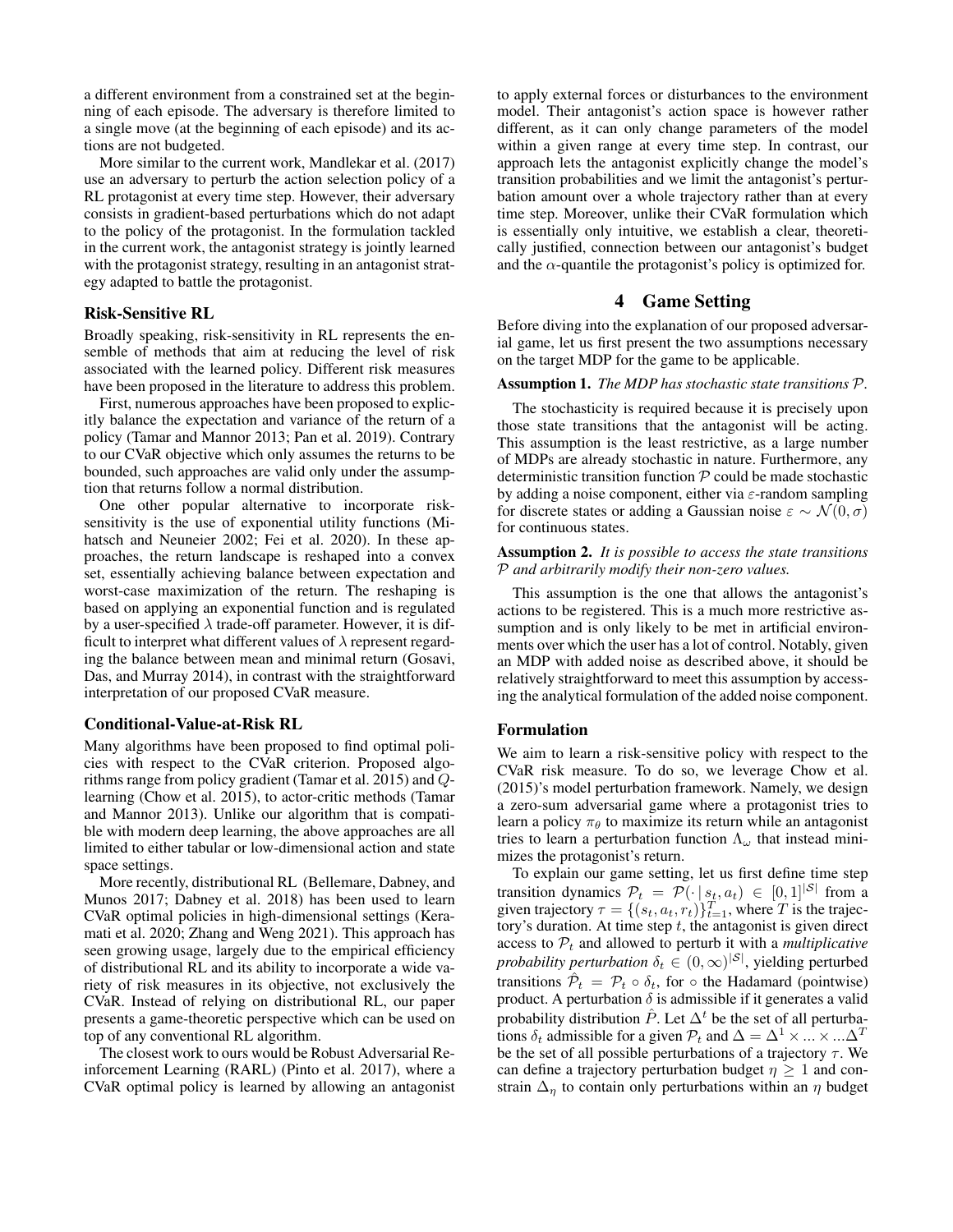by posing the admissible perturbation envelope

$$
\Delta_{\eta} = \left\{ \Delta = \{ \delta_t \}_{t=1}^T \, | \, \delta_1(s_1) * ... * \delta_T(s_T) \le \eta \right\}, \quad (5)
$$

where  $\delta_t(s_i)$  represents the antagonist's perturbation towards next state  $s_i$  at time step t. Note here that, since perturbations are multiplicative in nature,  $\eta = 1$  represents an empty budget, meaning that the antagonist could not apply any modifications to next state transitions.

This definition and limitation of the antagonist's actions enjoy two principal interesting properties. First, since the antagonist is only given a limited budget for each trajectory, they have to be efficient with their perturbations, trying to maximize the damage to the protagonist's return without wasting their budget. Intuitively, the role of the budget can be seen as a way to ensure that the antagonist cannot force the worst possible scenario to occur at every time step. Secondly, the fact that the antagonist perturbations are done via a Hadamard product constrains the perturbations to states with non-zero transition probability by default. Essentially, this means that the antagonist is only allowed to modify the distribution over next states that were already reachable.

The main idea of this paper is that an antagonist  $\Lambda$  can be learned to select perturbations within the admissible perturbation envelope  $\Delta_n$  defined in (5), attempting to minimize the protagonist  $\pi$ 's reward. Combining the protagonist and antagonist naturally produces the two-player zero-sum game

$$
\max_{\pi} \min_{\Lambda} \mathbb{E}\left[\mathcal{J}^{\eta}(\pi,\Lambda)\right],\tag{6}
$$

where  $\mathbb{E}[\mathcal{J}^{\eta}(\pi,\Lambda)]$  represents the expected return collected from a protagonist  $\pi$  with admissible perturbations sampled from an antagonist  $\Lambda$  respecting a budget  $\eta$ . Interestingly enough, this formulation implies that both players' goals are to respectively minimize and maximize the expected return, retrieving the classical RL objective. This notably means that any classical RL algorithm like actor-critic methods or Deep Q-Network may be used without fundamental changes for our game. Moreover, the embedded flexibility of the game also allows for the underlying MDP to have continuous action and/or state spaces.

We note that both the protagonist and antagonist players are well defined under the MDP framework for a shared environment. On one hand, the protagonist player's MDP remains exactly the same, with the only modification that next states are sampled from  $\hat{\mathcal{P}}_t$  rather than  $\mathcal{P}_t$ . On the other hand, the antagonist receives as input states  $s'_t = (\mathcal{P}_t, \eta_t) \in$  $S' = [0, 1]^{|\mathcal{S}|} \times [1, \infty)$  and outputs perturbed transitions  $\hat{\mathcal{P}}_t = \mathcal{P}_t \circ \delta_t$  subject to  $\hat{\mathcal{P}}_t$  being a distribution over next states and  $\delta_t(s) \leq \eta_t$  for all states. Next antagonist states  $s'_{t+1}$  are selected by first sampling the next protagonist state  $s_{t+1}$  from  $\hat{\mathcal{P}}_t$ , then sampling the next protagonist action  $a_{t+1}$  from  $\pi(s_{t+1})$ , and finally observing the next transition distribution  $P_{t+1}$ . Lastly, since the game is zero-sum, the antagonist's reward is simply  $-r_{t+1}$ . An overview of the interaction between the protagonist, antagonist and environment is shown in Figure 1.

#### Connection to CVaR RL

The solution concept to the game (6) is given by its *Minimax Equilibrium*.



Figure 1: Overview of the proposed game's interaction loop. Components that deviate from the standard RL training loop are in red.

Definition 1. *(Minimax Equilibrium). A Minimax Equilibrium* (π ∗ ,Λ ∗ ) *is defined as a point where*

$$
\mathbb{E}\left[\mathcal{J}^{\eta}(\pi,\Lambda^*)\right] \leq \mathbb{E}\left[\mathcal{J}^{\eta}(\pi^*,\Lambda^*)\right] \leq \mathbb{E}\left[\mathcal{J}^{\eta}(\pi^*,\Lambda)\right],\quad(7)
$$

*for which the inequalities hold for any other protagonist* π *or antagonist* Λ*.*

At this equilibrium point, we have the following interesting result.

**Lemma 1.** *Suppose*  $\pi_{\theta}$  *and*  $\Lambda_{\omega}$  *are expressive enough player parametrizations, meaning that they can represent the optimal players* π <sup>∗</sup> *and* Λ ∗ *. Then, at a Minimax Equilibrium point*  $(\pi^*, \Lambda^*)$ , the protagonist's policy  $\pi^*$  is  $\tilde{C}VaR_{\alpha}$ *optimal for*  $\alpha = \frac{1}{\eta}$ , where  $\eta$  *is the antagonist*  $\Lambda$ 's perturba*tion budget:*

$$
\max_{\pi} \min_{\Lambda} \mathbb{E}\left[\mathcal{J}^{\eta}(\pi, \Lambda)\right] = \max_{\pi} \text{CVaR}_{\frac{1}{\eta}}\left[\mathcal{J}(\pi)\right].
$$

*Proof.* Proposition 1 from Chow et al. (2015) established that

$$
\inf_{\Lambda'} \mathbb{E}\left[\mathcal{J}^{\eta}(\pi, \Lambda')\right] = \mathbf{CVaR}_{\frac{1}{\eta}}\left[\mathcal{J}(\pi)\right].
$$

If the parametrization of the antagonist  $\Lambda$  is expressive enough, the inf operation will return an antagonist in the search space, implying that one can look for the best available antagonist for a protagonist to find the CVaR of its returns. The result follows by taking the max over all possible protagonists, where we once again use the fact that  $\pi$  is expressive enough to guarantee the existence in the parameter search space. П

The result in Lemma 1 is satisfying in two ways. First, it directly connects our adversarial framework to risksensitivity for the learned protagonist policy, even though the protagonist and antagonist's objectives remain axed on expectation maximization. Secondly, the equation establishes that the  $\alpha$  confidence interval in the CVaR<sub> $\alpha$ </sub> objective is directly linked to the budget perturbation  $\eta$  via  $\alpha = \frac{1}{\eta}$ .

Given our parametrized setting where players are learned rather than exactly computed, we are actually more interested in the notion of approximate equilibrium, which is more likely to be encountered in practice.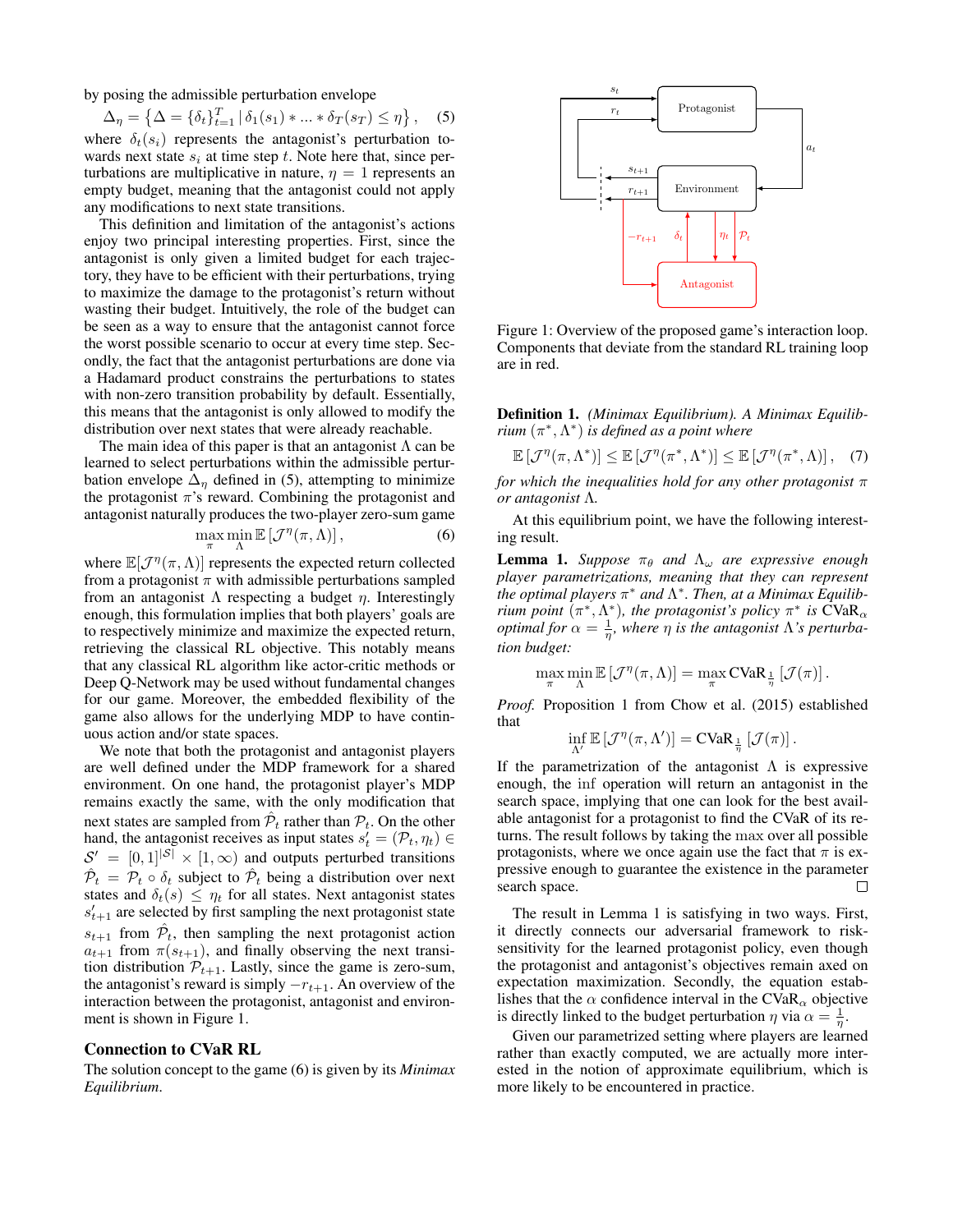**Definition 2.** ( $\varepsilon$ -Minimax Equilibrium). Let  $V^*$  :=  $\mathbb{E}\left[\mathcal{J}^{\eta}(\pi^*, \Lambda^*)\right]$ , the value at the Minimax Equilibrium (π ∗ ,Λ ∗ )*. An* ε*-Minimax equilibrium is a pair of players*  $(\pi', \Lambda')$  where

$$
V^* - \min_{\Lambda} \mathbb{E} \left[ \mathcal{J}^{\eta}(\pi', \Lambda) \right] \le \varepsilon
$$
  
and 
$$
\max_{\pi} \mathbb{E} \left[ \mathcal{J}^{\eta}(\pi, \Lambda') \right] - V^* \le \varepsilon
$$
 (8)

Interestingly, this approximate equilibrium yields an approximately CVaR-optimal policy.

**Theorem 1.** *Suppose*  $\pi_{\theta}$  *and*  $\Lambda_{\omega}$  *are expressive enough player parametrizations. Then, at an* ε*-Minimax Equilibinum point*  $(\pi', \Lambda')$ , the protagonist's policy  $\pi'$  is at most ε*-suboptimal:*

$$
\max_{\pi} \text{CVaR}_{\frac{1}{\eta}} \left[ \mathcal{J}(\pi) \right] - \text{CVaR}_{\frac{1}{\eta}} \left[ \mathcal{J}(\pi') \right] \leq \varepsilon
$$

*Proof.* Taking the first inequality in (8), we have

$$
V^* - \min_{\Lambda} \mathbb{E} \left[ \mathcal{J}^{\eta}(\pi', \Lambda) \right] \leq \varepsilon
$$
  
\n
$$
\iff V^* - \mathbf{CVaR}_{\frac{1}{\eta}} \left[ \mathcal{J}(\pi') \right] \leq \varepsilon
$$
  
\n
$$
\iff \max_{\pi} \mathbf{CVaR}_{\frac{1}{\eta}} \left[ \mathcal{J}(\pi) \right] - \mathbf{CVaR}_{\frac{1}{\eta}} \left[ \mathcal{J}(\pi') \right] \leq \varepsilon,
$$

first leveraging Proposition 1 from Chow et al. (2015) and then using Lemma 1.  $\Box$ 

# 5 Gradient-based algorithm

Having established the favorable properties of an approximate equilibrium of our proposed game, we only need to find an algorithm that can reliably reach it. First note that, in order for the algorithm to be able to tackle challenging problems, we wish both players to be used with highcapacity function approximators such as neural networks. Therefore, the algorithm we are looking for should not only converge towards the Minimax Equilibrium, but also do so using gradient-based updates.

However, computing the solution to the minmax game in (6) for players represented by neural networks is not a simple task. Indeed, the dependence of each player's reward on the other makes the optimization objective nonstationary (Fiez, Chasnov, and Ratliff 2020), hampering naive gradient-based algorithms' convergence properties. To this end, we propose to view our game as a Stackelberg game (Von Stackelberg 2010), which allows us to derive well-defined gradient-based algorithms.

#### Stackelberg Algorithm

An essential step to achieve stable learning of the game is to take into account the game's structure in the parameter updates. Although there aren't good gradient-based optimization updates specifically designed for minimax games like ours, such updates do exist for Stackelberg games. We therefore cast our game under the Stackelberg formulation, allowing us to derive our desired gradient updates.

A two-player Stackelberg game is an asymmetric game played with a leader  $l$  and a follower  $f$ . Both players aim to maximize their respective payoff functions  $u_l(\theta_l, \theta_f)$  and

 $u_f(\theta_l, \theta_f)$ , where  $\theta$  represents the parameters of a given player. The particularity in this game is that the follower's parameters always represent a best-response with respect to the leader's parameters. Accordingly, the leader can then pick its parameters by taking for granted that the follower's parameters will be optimal with respect to them. This yields the following optimization problem for the leader

$$
\theta_l \in \arg \max_{\theta} \left\{ u_l(\theta, \theta'_f) \middle| \theta'_f \in \arg \max_{\theta_f} u_f(\theta_l, \theta_f) \right\},\
$$

 $\mathbf{r}$ 

and for the follower

 $\lambda$ 

$$
\theta_f \in \arg\max_{\theta} u_f(\theta_l, \theta).
$$

The key intuition to note here is that, since the follower always has optimal parameters with respect to the leader, then the follower parameters may be seen as an implicit function taking as input the leader's parameters  $\theta_f(\theta_l)$ . In turn, this allows the leader to exploit this optimal-response form of its follower to update its own parameters towards its own goal.

Intuitively, updating both player's parameters may be viewed as a bi-level optimization procedure. In order to solve a Stackelberg game, we can therefore simply alternate between solving each player player's respective optimization problem, producing a simple yet effective algorithm.

As Stackelberg games are a generalization of minimax games such as ours, this Stackelberg algorithm only requires us to establish a leader and a follower to be able to find our game's equilibrium. We arbitrarily select the protagonist as the leader and the antagonist as their follower, but show in the following convergence analysis that this choice can be reversed without problem.

### Convergence Analysis

Given some assumptions on the environment MDP, the Stackelberg algorithm described previously converges to the equilibrium of our game.

Assumption 3. *The reward function* R *and all transition functions* P *are both smooth and convex.*

Assumption 3 is quite restrictive in practice. Indeed, while the smoothness portion of it is likely to hold in practice, e.g. many real-world environments like robotics can be considered smooth (Pirotta, Restelli, and Bascetta 2015) and the same can be said about neural networks with ReLU activations (Petersen and Voigtländer 2018), the convexity assumption is much less likely to hold. We however wish to emphasize that previous work (Pinto et al. 2017; Perolat et al. 2015; Patek 1997) also uses this assumption in the context of minimax objectives and still obtain good empirical results, even when the convexity assumption is not met.

When Assumption 3 is met, we have the following lemma.

**Lemma 2.** *The expected return*  $\mathbb{E}[\mathcal{J}^{\eta}(\pi,\Lambda)]$  *is convex with respect to*  $\pi$  *and concave with respect to*  $\Lambda$ *.* 

*Proof.* This follows from the convexity of  $\mathcal R$  and all  $\mathcal P$ .  $\Box$ 

Building upon Lemma 2, we have the following theorem.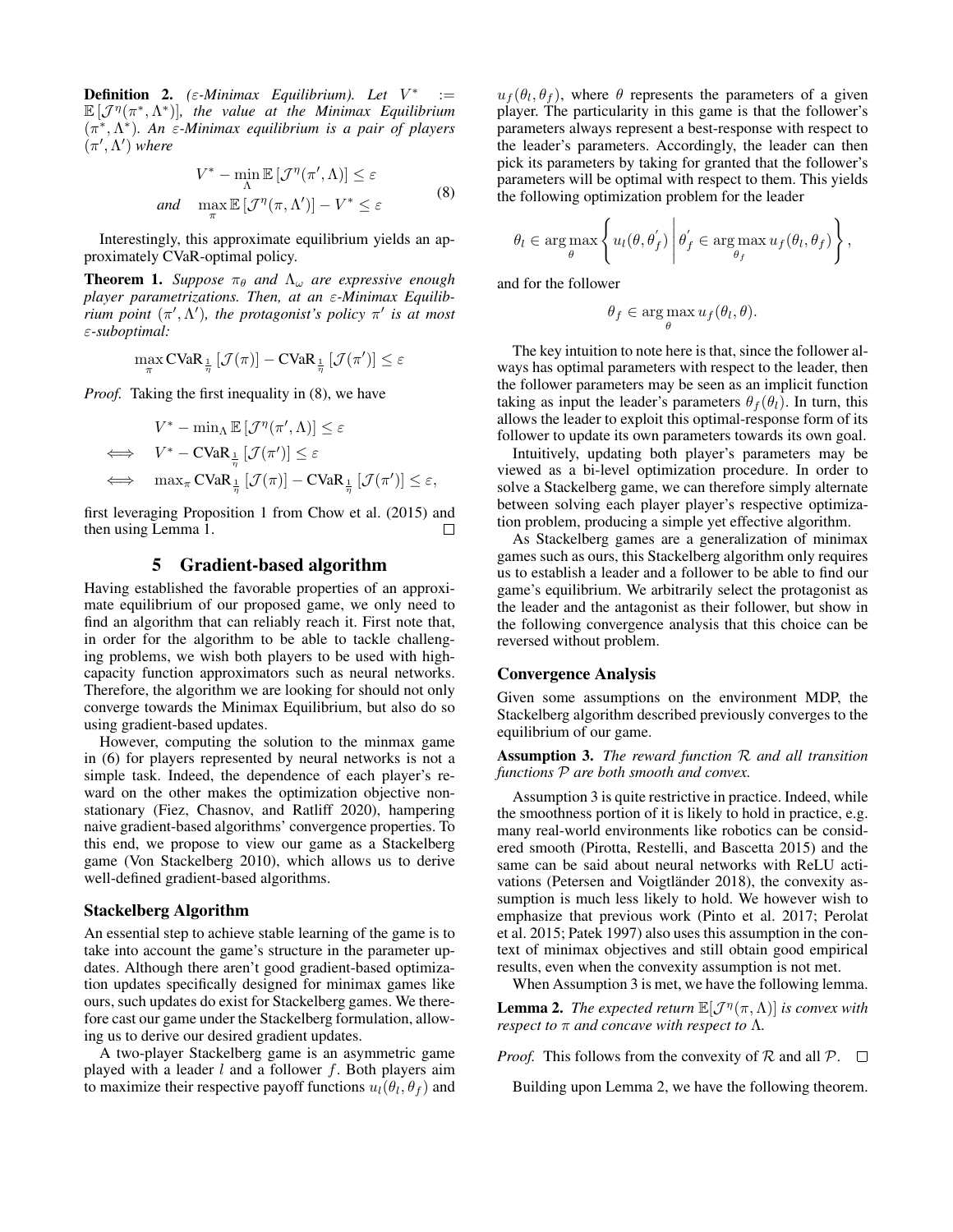### Theorem 2. *The proposed Stackelberg algorithm will converge towards the Minimax Equilibrium of the game.*

*Proof.* This is a well-known result for Stackelberg games in the two-player zero-sum setting with a convex-concave playoff function (see Fiez, Chasnov, and Ratliff (2020)), a condition guaranteed by Lemma 2.  $\Box$ 

Remember that the (approximate) Minimax Equilibrium of the game contains a CVaR (approximately) optimal policy. It follows that Theorem 2 constitutes the proof that our overall framework (the game and the proposed algorithm), is indeed a theoretically justified way to attain a CVaR optimal policy. A last theoretical result follows from the game's convex-concave objective.

Corollary 1. *For the proposed game, we have*

 $\min_{\Lambda} \max_{\pi} \mathbb{E} [\mathcal{J}^{\eta}(\pi, \Lambda)] = \max_{\pi} \min_{\Lambda} \mathbb{E} [\mathcal{J}^{\eta}(\pi, \Lambda)].$ 

*Proof.* This follows from the convexity of the payoff function  $\mathbb{E}[\mathcal{J}^{\eta}(\pi,\Lambda)]$  (Lemma 2), which allows us to apply the minimax theorem (Sion 1958), inversing the min and max terms.  $\Box$ 

This last corollary is of separate interest, as it notably implies that the Stackelberg algorithm can take any of the players as its leader.

# Practical Considerations

In practice, we adopt a few relaxations of the exact Stackelberg algorithm described above. The adopted relaxations have proven effective in domains like GANs (Heusel et al. 2017; Metz et al. 2017) or model-based RL (Rajeswaran, Mordatch, and Kumar 2020), to name a few. Precisely, we (i) implement the *almost optimal* updates of the follower by doing  $K_{\text{ant}} > 1$  gradient steps of the antagonist (follower) before updating the protagonist (leader). Also, we (ii) use the first-order approximation of the joint gradient to update the leader rather than the computationally expensive true Jacobian term.

Another important consideration is the fact that the protagonist needs to output perturbations within the admissible perturbation envelope for every collected trajectory. To do so, we propose to simply keep track of the remaining antagonist budget after every time step  $t$ , updating it according to the realized perturbation (consumed budget)  $\delta_t(s_{t+1})$ . A convex transformation and a rescaling function are applied to the budget predictions in order to constrain the predictions to give a probability distribution when multiplied with the state probability. A pseudocode of the overall algorithm incorporating all the above relaxations can be seen in Algorithm 1.

# 6 Experiments

We conduct experiments on a variation of the Gym Minigrid Lava environment (Chevalier-Boisvert, Willems, and Pal 2018) displayed in Figure 2. In our environment, a protagonist player walks around in a  $7 \times 10$  grid with the aim to reach a goal location (top right corner of the grid) as fast as possible given their initial location (top left corner of the

#### Algorithm 1: CVaR Adversarial Stackelberg Algorithm

- **Require:**  $\pi_{\theta}$  (protagonist),  $\Lambda_{\omega}$  (antagonist),  $\eta$  (perturbation budget),  $K_{\text{ant}}$  (number of intermediate antagonist steps)
- 1:  $N_{\text{update}} = 0$ <br>2: **while** trainin
- while training not done do
- 3: Get initial state  $s_t$ <br>4:  $n_{\tau} = n$
- 4:  $\eta_{\tau} = \eta$   $\triangleright$  Remaining antagonist budget<br>5: **while**  $s_t$  not terminal **do**
- 5: while  $s_t$  not terminal do<br>6:  $a_t \sim \pi_\theta(s_t)$ ,  $P_t = P$
- 6:  $a_t \sim \pi_{\theta}(s_t), \mathcal{P}_t = \mathcal{P}(s_t, a_t)$ <br>7:  $\delta_t = \Lambda_{\omega}(\mathcal{P}_t, \eta_\tau)$
- 7:  $\delta_t = \Lambda_\omega(\mathcal{P}_t, \eta_\tau)$ <br>8:  $\hat{\mathcal{P}}_t = \mathcal{P}_t \circ \delta$
- 8:  $\hat{\mathcal{P}}_t = \mathcal{P}_{t} \circ \delta$
- 9:  $s_{t+1} \sim \hat{P}_t, r_{t+1} \sim \mathcal{R}(s_{t+1})$
- 10:  $\eta_{\tau} = \frac{\eta_{\tau}}{\delta_t(s_{t+1})}$   $\triangleright$  Update remaining budget 11: end while
- 12: Update  $\theta$  or  $\omega$  according to  $N_{\text{update}}$  and  $K_{\text{ant}}$ .<br>13:  $N_{\text{update}} = N_{\text{update}} + 1$

 $N_{\text{update}} = N_{\text{update}} + 1$ 

14: end while



Figure 2: Overview of our Lava gridworld environment.

grid). A lava zone lies between the starting point and the goal (wavy orange squares). A state in this game corresponds to the  $(x, y)$  coordinates of the protagonist and the state space  $S$  corresponds to the set of all possible coordinates in the grid. The action space  $A$  for the protagonist corresponds to moving into one of the four cardinal directions (up, down, right, left). The environment is stochastic with probability  $(p = 0.05)$  for the protagonist to perform a random action instead of the chosen action  $a_t$ . At each time step t of a game episode, the protagonist incurs a reward penalty of  $-0.035$ , motivating the protagonist to reach the goal using the shortest path. The episode ends when the protagonist either (i) reaches the goal, resulting into a reward of  $+1$ , (ii) falls into the lava, resulting into a reward of  $-1$ , or (iii) when the maximum number of 40 steps is reached within the episode.

As the protagonist aims to reach the goal location, the antagonist rather aims to push the protagonist into the lava zone. Since the antagonist acts upon a limited budget, the protagonist is able to reduce the chances of falling into the lava by just moving farther away from the lava. As the protagonist also incurs penalties for every step taken, they nonetheless want to avoid making unnecessary steps, eventually needing to be close to the lava zone. This dilemma between minimizing the chances of falling into the lava while also making sure that no unnecessary steps are taken serves as a good minimal illustration of a safety-critical environment. Indeed, the more weight the protagonist will put on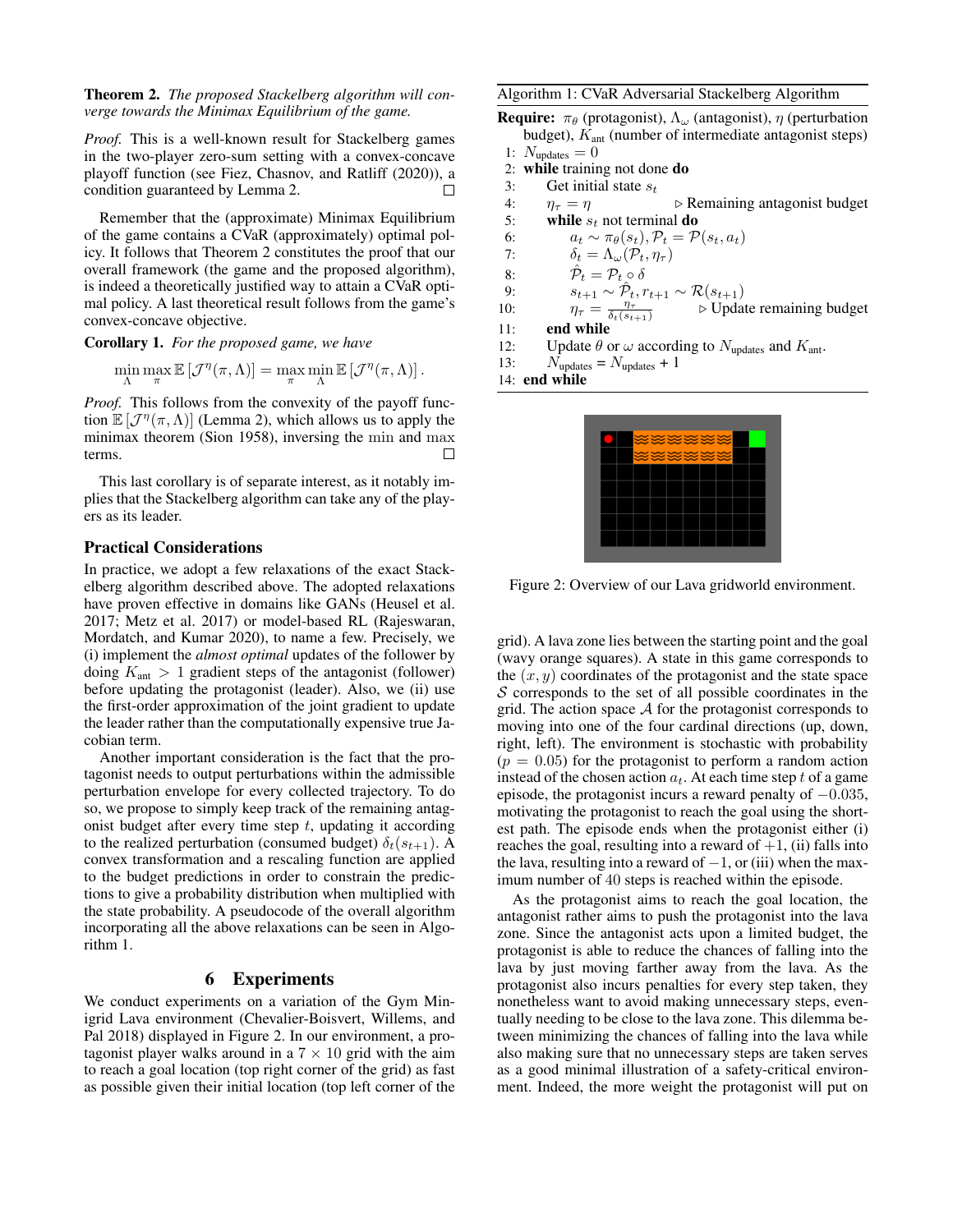avoiding large negative rewards, the more it will be willing to take the time to get to the lower cases of the grid before crossing from left to right.

### Implementation details

Both players are trained using Actor-Critic PPO algorithms (Schulman et al. 2017). To keep our antagonist's state and action spaces reasonable, we represent next state transitions  $P_t$  as the concatenation of the protagonist current coordinates  $(x_t, y_t)$ , the probability vector  $p_t$  of each action a being executed and the value of their remaining perturbation budget  $\eta_t$ . The players are trained jointly over 5M time steps, following Algorithm 1 and the antagonist's budget constraint is enforced using a convex rescaling method. The number  $K_{\text{ant}}$  of antagonist updates between the policy updates has been set to 2, after evaluating over  $K_{\text{ant}} = 2, 4, 8$ . An update of the parameters occurs every 10k time steps.

Both algorithms use an Adam optimizer with their own decaying learning rate that decreases linearly from 0.005 to 0.0001 each time their parameters are updated. Further details on the hyper-parameters and implementation are discussed in our publicly available implementation. Our codebase is made publicly available<sup>2</sup> for full reproduction of the experiments and figures.

### Evaluation

We consider three instances of the described game: the case where there is no antagonist, which corresponds to having an antagonist with a perturbation budget  $\eta = 1$  (as a reference for comparison), as well as having an antagonist with two different budgets,  $\eta \in \{25, 100\}$ . Without an antagonist, the game corresponds to the classical problem of maximizing the excepted returns. When the antagonist has a positive perturbation budget, this corresponds to optimizing a CVaRoptimal policy, i.e.  $CVaR<sub>0.04</sub>$  for  $\eta = 25$  and  $CVaR<sub>0.01</sub>$  for  $\eta = 100$ . In order to evaluate the robustness of the proposed approach, we replicate each instance of the game 10 times, each time with a different random seed for the environment (governing its randomness), for the protagonist (governing the initialization of its policy and the action selection process), and for the antagonist (governing the initialization of its policy and the perturbation prediction process).

In order to visualize the protagonist strategy in any game instance, we execute the policy learned by the protagonist agent in a deterministic environment ( $p = 0$ ) without the antagonist. This allows to observe the decisions made by the protagonist agent without perturbations. To visualize the antagonist strategy in a given game instance, we execute the policy learned by a protagonist under this instance, i.e. the stochastic environment ( $p = 0.05$ ) in presence of the antagonist. For each state in the grid, we estimate the probability that the protagonist performs a different action than their preferred action in that state. A probability estimate equal to 0.05 indicates that the antagonist does not hamper the protagonist on this location since this corresponds to the environment randomness (p). A probability greater or lesser

than 0.05 indicates that the antagonist is disturbing the transition probabilities at this location since the probability differs from the natural environment randomness.

# **Results**

Figure 3 displays the learned protagonist policy averaged over the 10 seeds for each of the considered game instances. As expected, Figure 3a shows that the protagonist learns the shortest path to the goal in the absence of an antagonist ( $\eta = 1$ ). However, when there is an antagonist ( $\eta > 1$ ), Figures 3b and 3c show that the protagonist learns a careful path that deviates from the lava. More specifically, the stronger the antagonist (the larger the perturbation budget  $\eta$ ), the more careful the protagonist has to be in order to avoid getting pushed into lava. This confirms that the presence of an antagonist agent when learning the protagonist policy results in a safer policy.

*Note:* The noticeable noise in the averaged protagonist policy displayed in Figure 3b is due to convergence instabilities, which caused the protagonist to fail reaching the goal in 2 out of the 10 tested seeds. This may be due to the protagonist being particularly unlucky in these realizations of the environment and/or in the initialization of their policy. In other applications of game theory with gradient-based algorithms (e.g. Generative Adversarial Networks (Goodfellow et al. 2020)), it is known that systems learning in an adversarial manner are subject to instabilities (Berthelot, Schumm, and Metz 2017). Despite these challenges inherent to the training procedure, the protagonist consistently displayed convergence to the same policy in 8/10 seeds, still demonstrating the robustness of the method to diverse training scenarios.

Figure 4 shows 300k trajectories obtained by executing a protagonist (single seed) in a stochastic environment ( $p =$ 0.05) in presence of the antagonist used during their training. The number on a given square indicates the probability that the protagonist will perform a different action than  $a_t$ when  $s_t$  corresponds to that location. This includes both the natural environment randomness as well as the influence of the antagonist. Figures 4b and 4c show that the antagonist is mostly active at the beginning of a game episode, regardless of the amount of perturbation budget. The beginning of the game is indeed the riskiest situation for the protagonist since the starting point is very close to the lava (top-left corner). More sophisticated adversarial strategies emerge when the antagonist benefits from a higher budget (see Figure 4c). For instance, when the protagonist gets far from the lava, we see that the antagonist exploits the borders of the grid to force the protagonist into accumulating moving reward penalties. Also, when the protagonist is at the extreme bottom of the grid (far from both the lava and the goal), the perturbation probability drops below 0.05 (the natural environment randomness), meaning that the antagonist tends to give more leverage to the protagonist in this region. The antagonist does this in order to recover its budget to get more powerful when the protagonist gets closer to the goal.

<sup>2</sup> https://github.com/TortillasAlfred/CvarAdversarialRL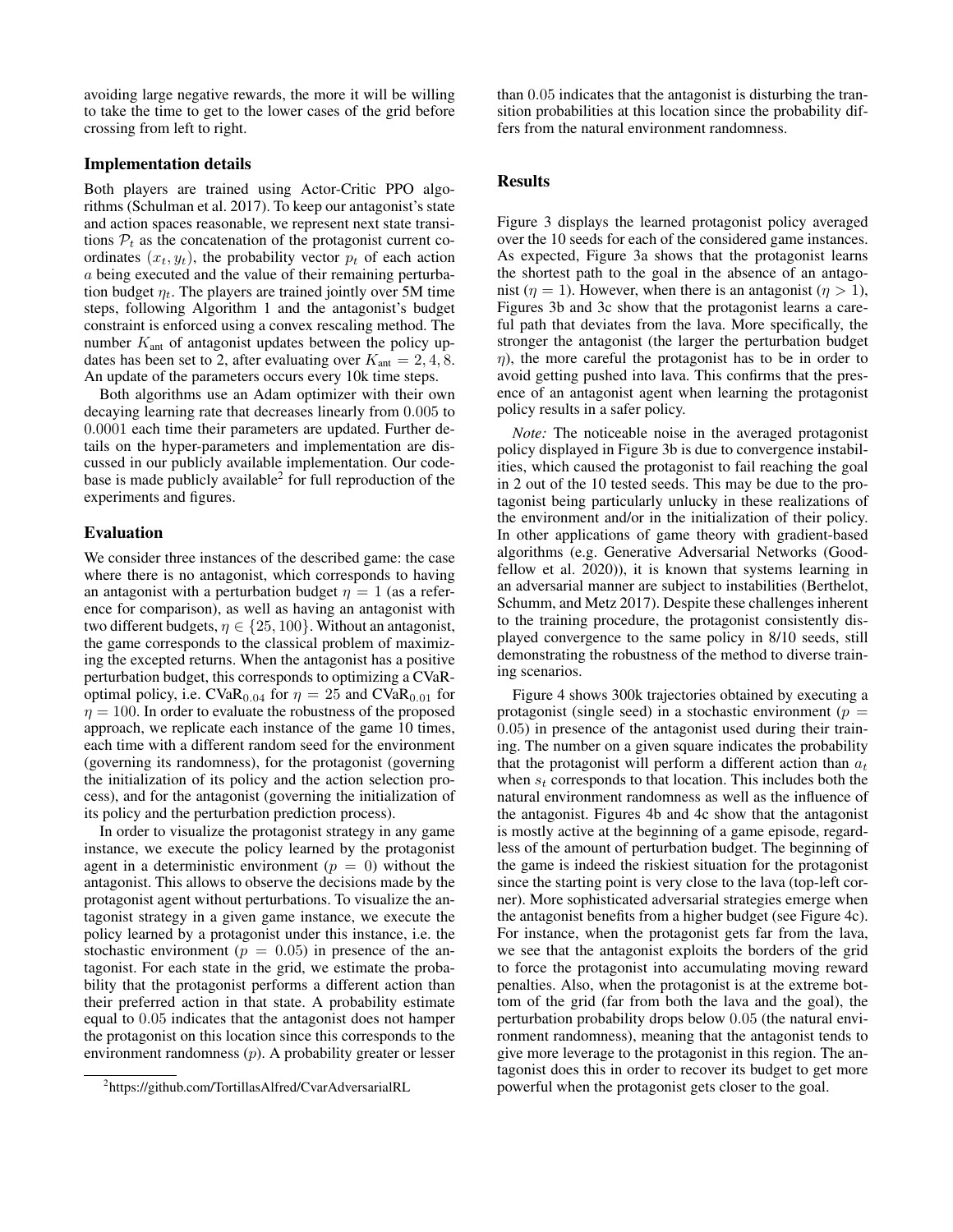

Figure 3: Protagonist policy (averaged over 10 random seeds) learned on a stochastic environment with different antagonist perturbation budget. S and G respectively denote the starting location of the protagonist and the goal to reach.



Figure 4: Antagonist policy averaged over 300k trajectories of a protagonist learned on a stochastic environment with different antagonist perturbation budget. Numbers indicate the probabilities that the protagonist may perform an action different from the selected action  $a_t$  when their state  $s_t$  corresponds to the given location. In order to display accurate estimators, only the probabilities for the locations that the agent visited at least 500 times are displayed. G denotes the goal.

### 7 Conclusion

In this work, we presented an adversarial game designed to compute risk-sensitive policies with respect to the Conditional Value-at-Risk (CVaR) risk measure. Our adversarial game is particular in the sense that it limits an antagonist's perturbations to be within a specified budget and to only change next state transitions for a protagonist. We then presented a gradient-based algorithm based on the Stackelberg formulation of the game to solve it, both proving its convergence under sufficient conditions and presenting key considerations for a practical implementation. We put our method to the test on an artificial risky environment, illustrating that increasing the antagonist's budget indeed leads a more cautious protagonist policy. Given the fact that this is the first game-theoretic perspective on CVaR RL, we expect this paper to be a building block towards connecting risk-sensitivity in RL with the field of Game Theory.

One possibly interesting application of our method is with regards to the Sim2Real domain, where one wishes to optimize to train an RL agent on a high-quality simulation environment before real-life deployment. Since this domain is naturally concerned with risk-sensitivity and supposes access to a simulator to access and perturbate the true next state transitions, it appears highly likely that our proposed approach can be of use in this context.

In future work, we would like to apply our game to a concrete Sim2Real application to try and leverage the empirical potential of the method. Also, in light of the instability observed in our own empirical results, we would like to address the issue of sensibility to hyperparameters in our practical gradient-based algorithm.

#### References

Artzner, P.; Delbaen, F.; Eber, J.-M.; and Heath, D. 1999. Coherent measures of risk. *Mathematical finance*, 9(3): 203–228.

Baek, D.; Hwang, M.; Kim, H.; and Kwon, D.-S. 2018. Path Planning for Automation of Surgery Robot based on Probabilistic Roadmap and Reinforcement Learning. In *2018 15th International Conference on Ubiquitous Robots (UR)*, 342–347.

Bellemare, M. G.; Dabney, W.; and Munos, R. 2017. A distributional perspective on reinforcement learning. In *International Conference on Machine Learning*, 449–458. PMLR.

Berthelot, D.; Schumm, T.; and Metz, L. 2017. BEGAN: Boundary Equilibrium Generative Adversarial Networks. *CoRR*, abs/1703.10717.

Chevalier-Boisvert, M.; Willems, L.; and Pal, S. 2018. Minimalistic Gridworld Environment for OpenAI Gym. https://github.com/ maximecb/gym-minigrid.

Chow, Y.; Tamar, A.; Mannor, S.; and Pavone, M. 2015. Risk-Sensitive and Robust Decision-Making: a CVaR Optimization Approach. In *NIPS*, 1522–1530.

Dabney, W.; Ostrovski, G.; Silver, D.; and Munos, R. 2018. Implicit quantile networks for distributional reinforcement learning. In *International conference on machine learning*, 1096–1105. PMLR.